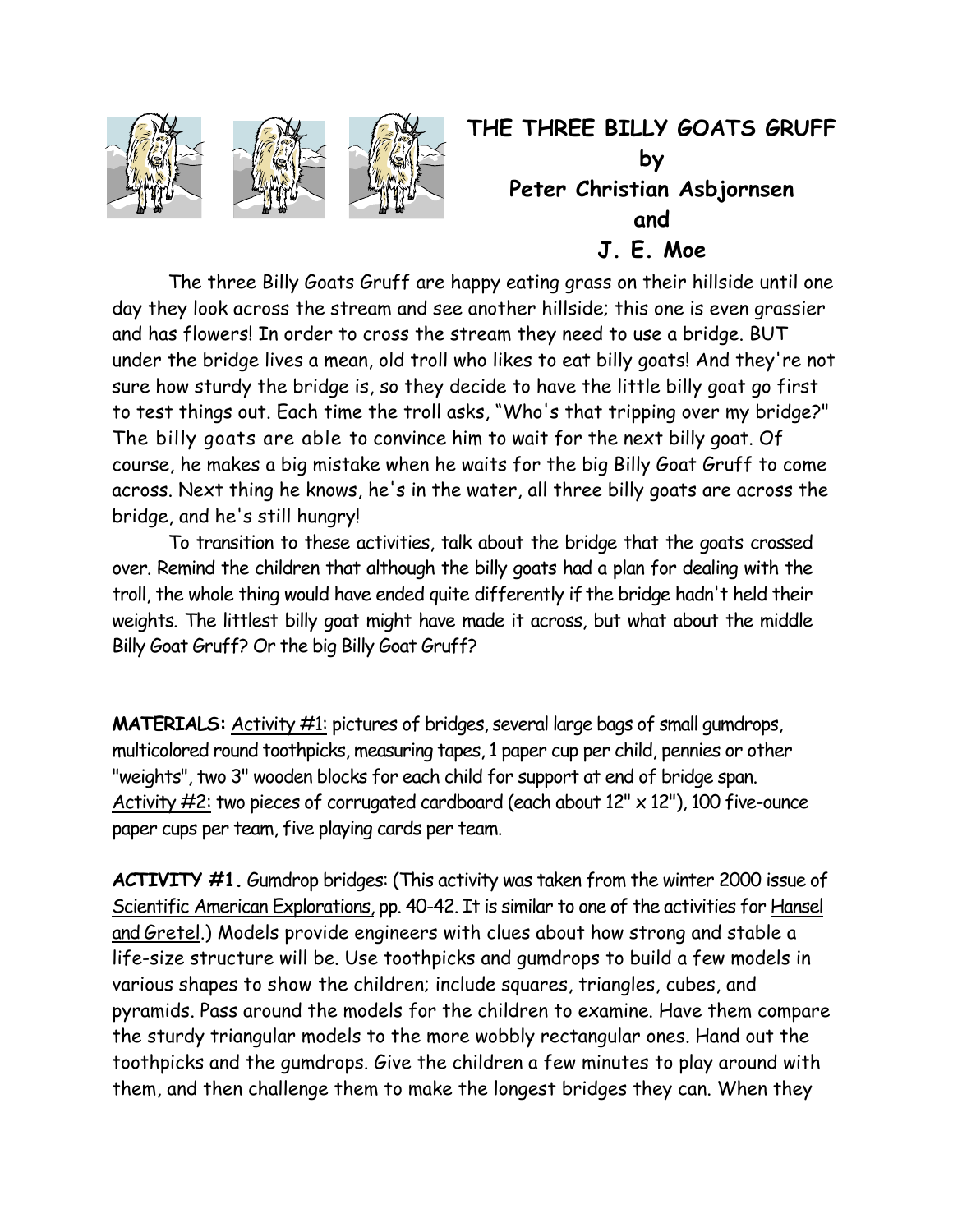are done they can use their measuring tapes to determine which framework is the longest. Have the children evaluate the various bridges and predict which will be the strongest and, if possible, why. Next have them test the structures for strength. Be sure the children realize their models will be tested to the breaking point! Support each end of the bridge on a block and place the cup in the center of the span. Keeping a record of how many pennies they use, have the children add pennies, one at a time, until the bridge collapses. Record total amount of pennies for comparison. Have them evaluate their predictions in light of the results.

**ACTIVITY #2.** Bridge Crawl: (This activity also was taken from the Winter 2000 issue of Scientific American Explorations, pp.40-42.) Engineers construct bridges so that heavy loads are distributed among several supports. The supports work together to hold a weight they could not support individually. Move all furniture to the sides of the room. Before they start, mark a starting line and finish line on the floor with masking tape (about four feet apart for younger children; for older children you can stretch the distance up to about eight feet). Divide the players into groups/teams of three. Mix up the cards and have each player choose one of the five cards. The player with the lowest card (ace is low) will be the bridge walker. The other two will be bridge builders. Using the two pieces of cardboard and the paper cups, the bridge builders must build platforms to get the walker from the starting line to the finish line without touching the floor. They do this by arranging the cups upside down and laying a sheet of cardboard across them. Then the walker carefully steps onto the platform. If the platform collapses, the builders try again. (They can add or reposition cups but cannot reuse any crushed cups.) Each team has enough cardboard to build only two platforms, so, as the walker moves from one platform to another, the builders must continually move the cardboard from behind him out ahead. This can be a tense, slow race. Allow plenty of space between groups. If time permits, or on another day, have them redraw for functions (each person should be the walker only once). Have them talk about which number and arrangement of cups worked best.

**TEACHER NOTES:** See additional bridge ideas in the Minou activity in the Physics section. There is an AIMS Guide UNDER CONSTRUCTION © 1997 AIMS Education Foundation which has a great activity highlighting the Three Billy Goats Gruff. The website is www.aimsedu.org. The AIMS Education Foundation (AIMS – Activities Integrating Math and Science) is "a non-profit foundation dedicated to helping you help kids learn math and science. When your textbook isn't enough, or you need tools for differentiated instruction, let us help you with hands-on teaching".